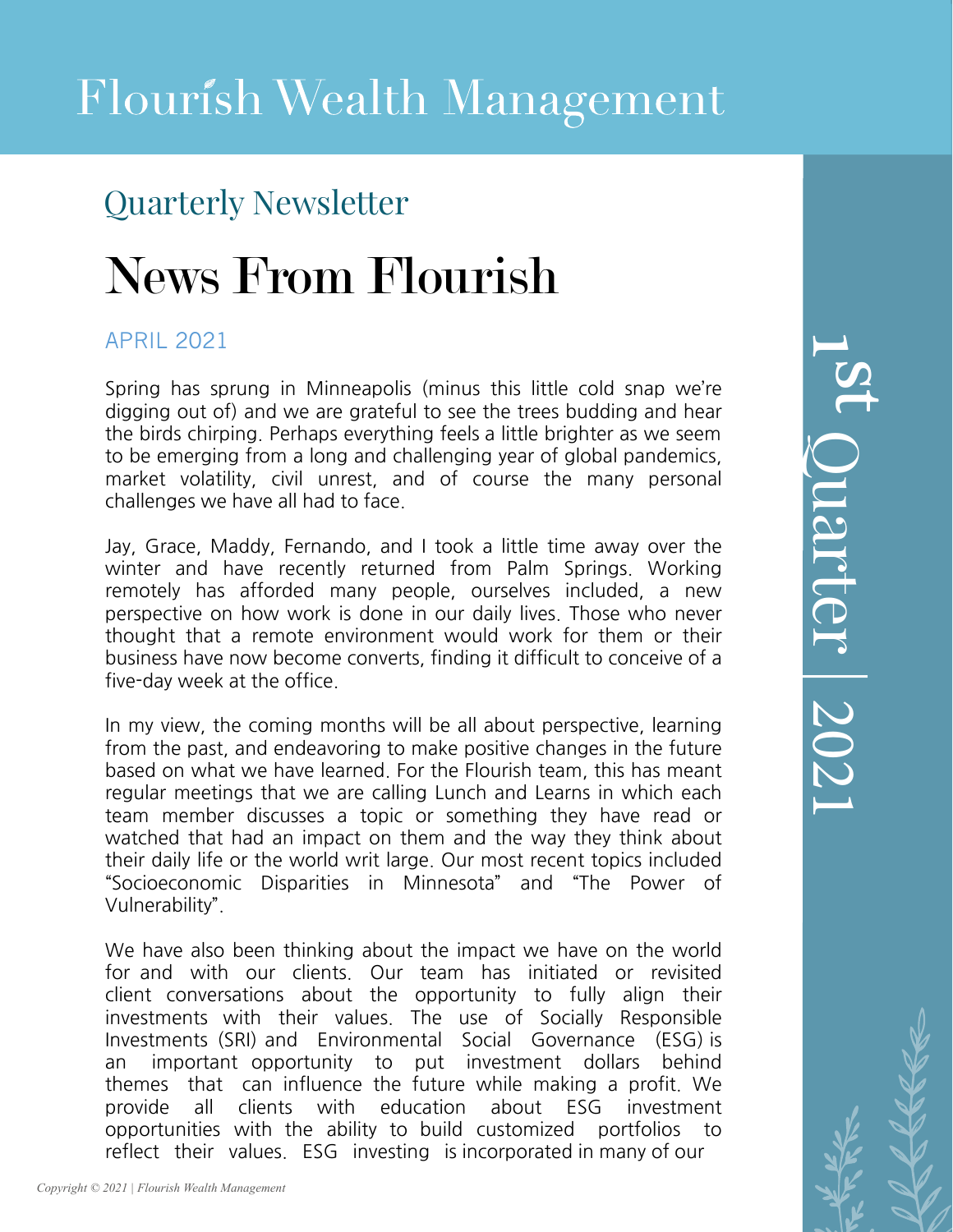client portfolios and leverages research and technology from ETHOS, an independent Financial Technology firm specializing in ESG ratings for companies.

In the past, many people thought that Impact or ESG investing was more of a labor of love than a worthwhile strategy. But more recently, with many companies investing in conscious capitalism ideals and holding themselves to a higher standard of environmental impact, social justice and corporate governance, the pool of investments to choose from has grown as has the demand for more companies to follow suit. The quarterly article, written by Jay Pluimer, Director of Investments, discusses thematic investing as it relates to ESG and our client-tailored strategy that we are rolling out slowly over the next few months. [Visit our ESG page on our website for more information.](https://www.flourishwealthmanagement.com/services/esg-investing)

### Q1 2021 QUARTERLY ARTICLE

## Customized ESG Solutions for Every Investor

Explore the ESG Themes Your Investments can Support



### **By: Jay Pluimer, AIF®, CIMA®**

Director of Investments

Flourish Wealth Management has designed a client-centric solution to building portfolios that incorporate Environmental Social Governance (ESG) strategies. There are a variety of ESG investment solutions to choose from, all of which focus on underlying themes that resonate with personal values. A sampling of ESG themes include avoiding carbon emissions, supporting renewable

energy, ensuring availability of clean water, promoting inclusive societies, achieving gender equality, and supporting equal pay initiatives. The broad array of investment themes creates an opportunity for mutual fund and Exchange Traded Fund (ETF) investments to focus on specific themes in their investment strategy. For example, the *Pax Ellevate Global Women's Leadership Fund* only invests in companies that have at least 2 women on the Board of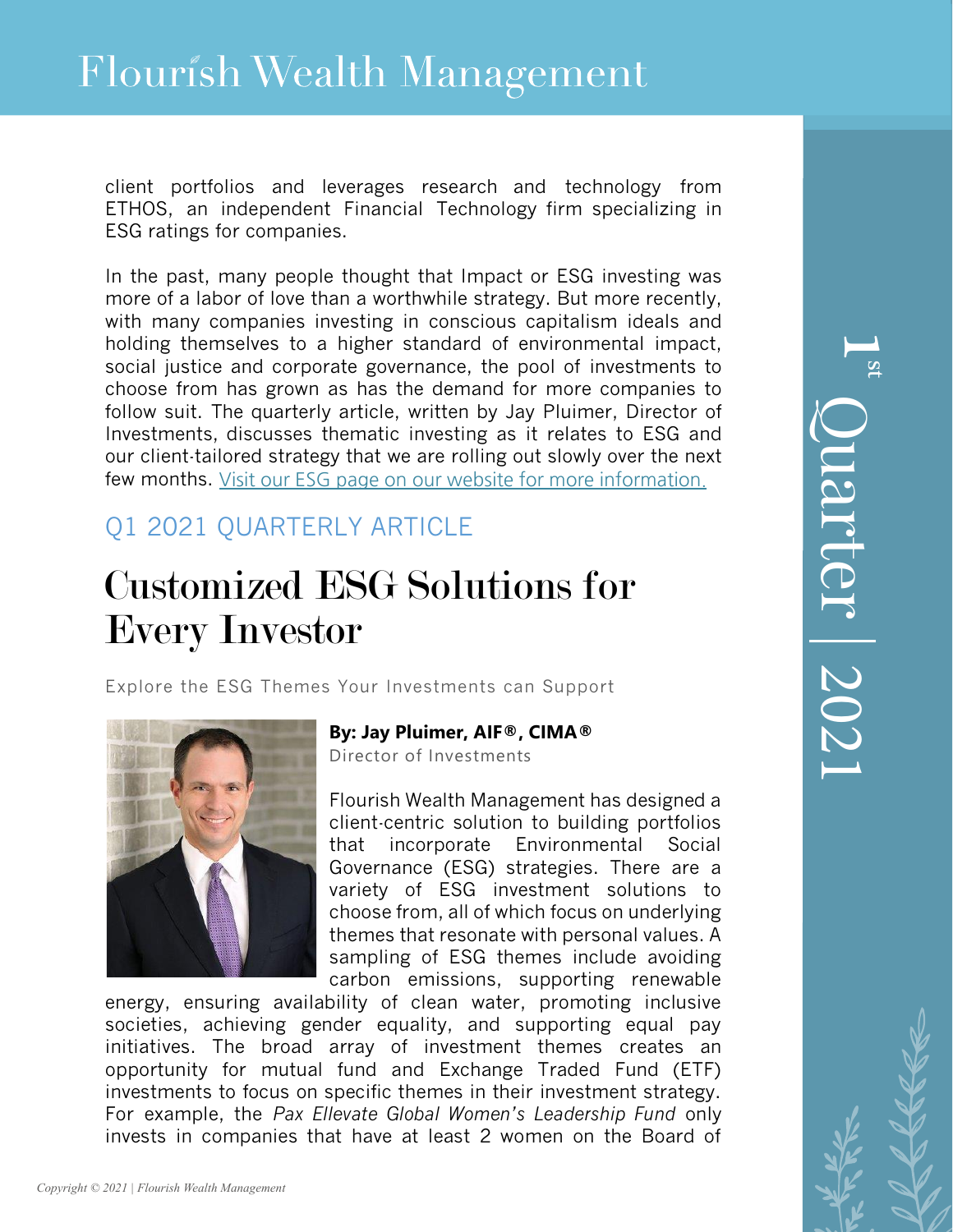## Flourish Wealth Management

Directors and favors companies with a female CEO or CFO. On the other hand, the *Change Finance Fossil Fuel Free ETF* has no exposure to companies that use fossil fuels or have fossil fuel reserves and also has a much lower carbon footprint than other US Stock strategies.

Based on the diverse set of investment options and ESG themes to choose from, we decided to ask our clients to tell us what themes are most important to them and reflect their personal values. We created an ESG Survey that gives clients an opportunity to identify these themes, specify how much (if any) of their portfolio they would like to invest in ESG strategies, and give our team a better understanding of the impact they are hoping to create with their dollars. This is where our team is able to leverage the resources of ETHOS, a local Financial Technology firm specializing in ESG that uses data from over 200 sources to grade over 10,000 individual companies, then uses those company scores to create a mutual fund or ETF grade. In addition, the ETHOS tools give us the flexibility to determine how the combination of multiple investment strategies (Stocks, Bonds, US and International) will generate a portfolio that aligns with the themes identified by our client. The end result is a customized portfolio of ESG investment strategies that is fully aligned to the impact goals of the client. We believe that this client-centric approach leads to investments that will align with our clients' impact goals while maintaining the same long-term investment return expectations as a traditional portfolio.

## Market Commentary

### FIRST QUARTER 2021



#### **By: Jay E. Pluimer, AIF®, CIMA®**

Director of Investments

The strong market recovery that started in late March 2020 has continued through the early months of 2021. The S&P 500 Index of large US companies is up over 80% since the market bottom on March 23rd last year, reflecting the strength of the US economy before the Coronavirus Crisis along with expectations for higher growth in a post-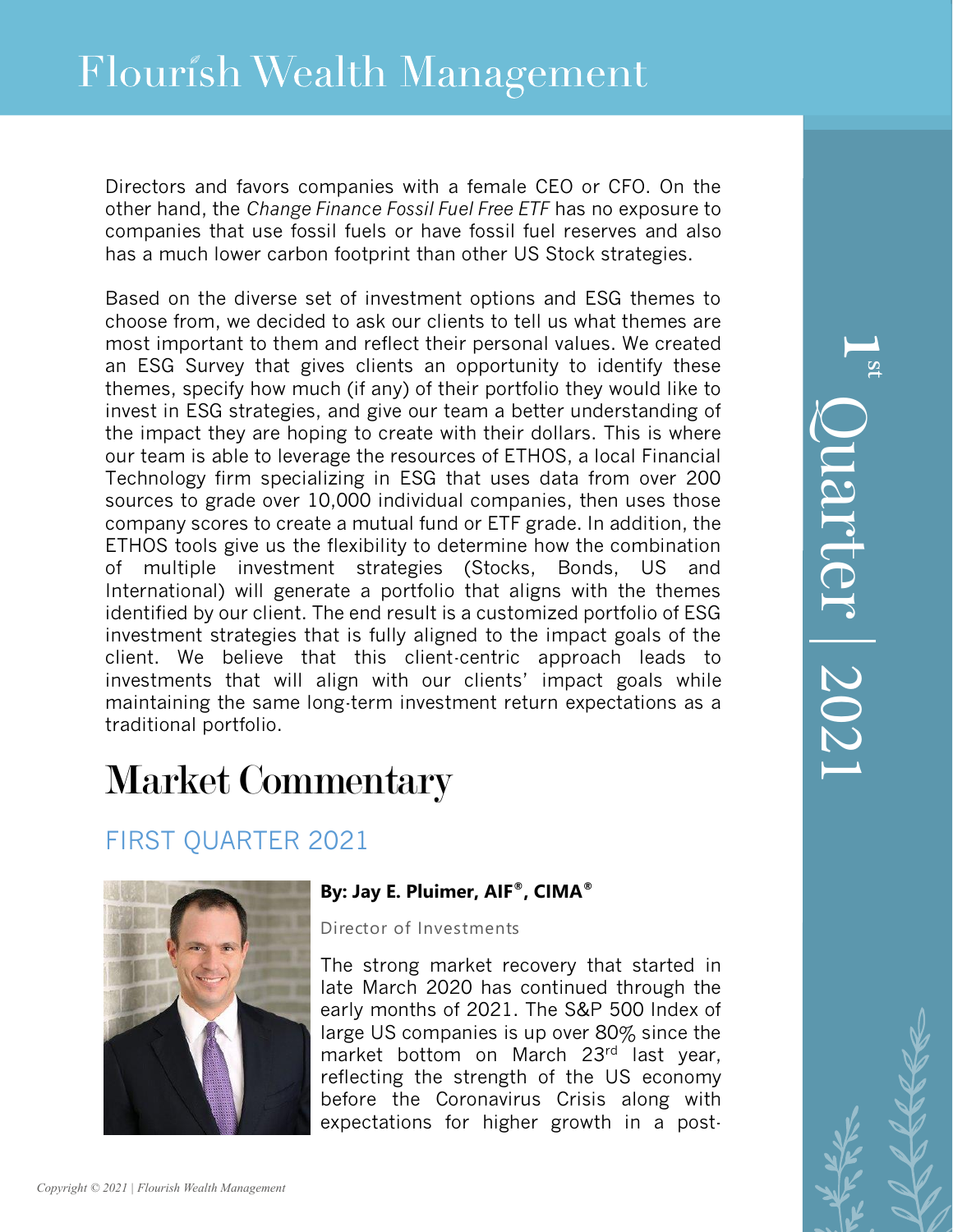pandemic economy. Vaccinations have been a crucial driver of Stock market returns over the past few months because they bring the hope of "herd immunity" in mid-2021, providing people with the opportunity to return to a semblance of normalcy with an emphasis (from an economic standpoint, anyway) on spending money. Consumer spending represents two-thirds of Gross Domestic Product (GDP) and COVID created a significant safety issue that prevented people from spending money on travel or entertainment. After experiencing an economic decline of almost 4% last year most economists are projecting a gain of over 6% in 2021 with continued growth around 3% in 2022 and 2023. These elevated growth expectations help explain the strong stock market returns to start 2021, even after a surprisingly positive year in 2020.

Our primary investment concern at the moment is the Bond portion of client portfolios. Bonds have generally provided consistent returns of 2% to 5% per year while generating income and providing a safety net for Stock market volatility. However, we started 2021 with historically low interest rates which started to go up in the first quarter, reflecting the positive economic environment. Bond rates and prices move in opposite directions, so higher interest rates mean lower prices leading to flat or negative returns from the Bond portion of client portfolios during the first quarter. We expect this environment of rising rates to last for the next two or three years, at least, which creates a significant headwind for a diversified portfolio. Bond investments still play an important role in reducing overall portfolio risk and provide a safety net for client cash flow plans, but we are recommending that clients shift some of their Bond allocation to Stocks over the next year or two. This change should provide more upside return opportunities for clients while being mindful of the additional portfolio risk during this time period. Federal Reserve Chair Jay Powell was recently interviewed on *60 Minutes* and reiterated his commitment to supporting the economic recovery by keeping short-term rates close to 0% until late 2022 or early 2023, meaning we could be in a tough Bond environment until then.

For more information on investments and the markets you can reference our [Quarterly Market Review.](https://www.flourishwealthmanagement.com/images/PDF/QNL/2021/Q1-2021/2021-QMR-Q1-Flourish.pdf)

*If you found this content helpful, I encourage you listen to my weekly podcast, Flourish Insights, available o[n Apple Podcasts,](https://podcasts.apple.com/us/podcast/flourish-insights/id1525765007) [Alexa,](https://www.amazon.com/gp/product/B08F7FZY1C?ref&ref=cm_sw_em_r_as_dp_jjVFlAelbxOmm) or wherever you get your podcasts.*